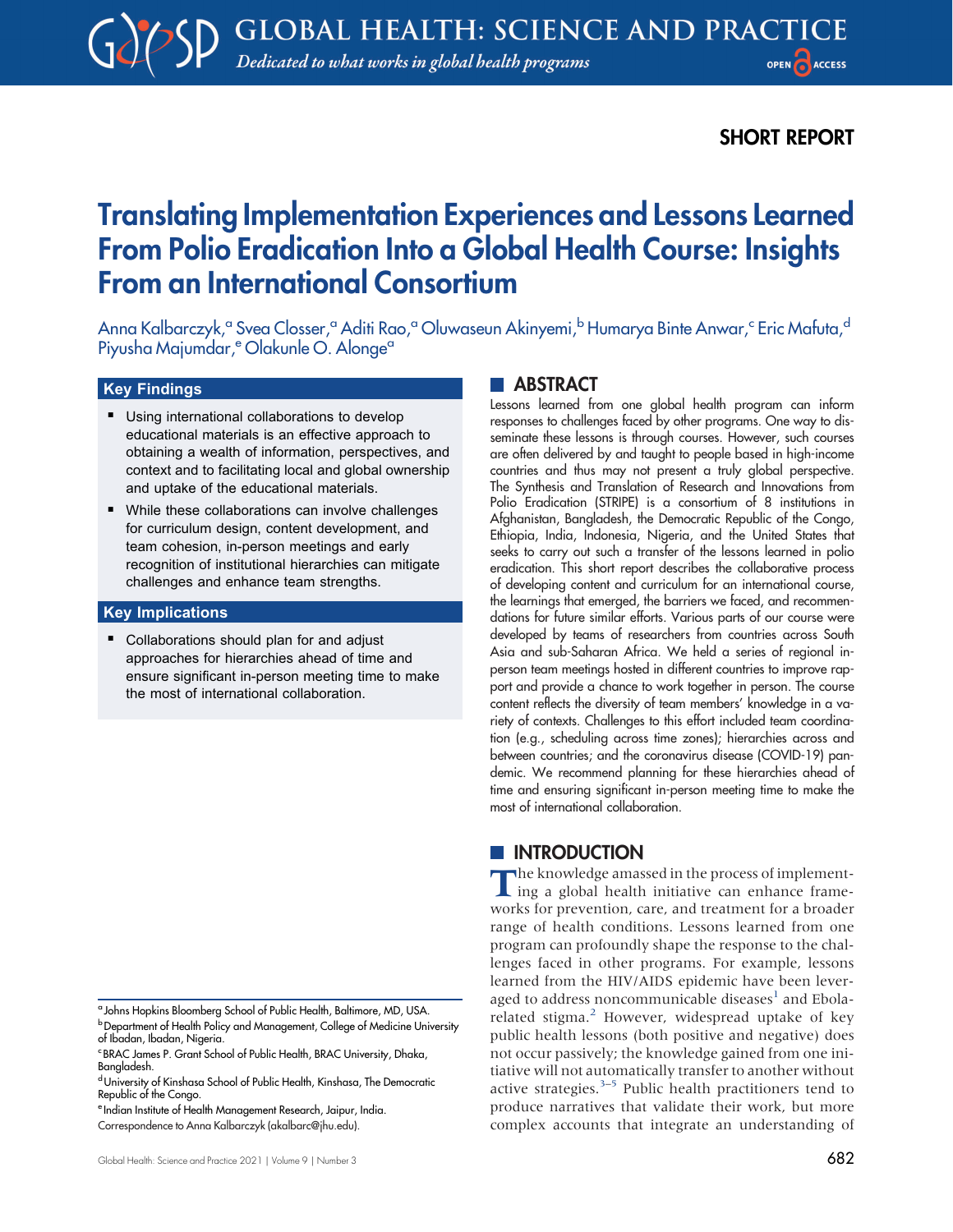politics and history are key to truly replicating solutions to global health problems.<sup>[6](#page-7-4)</sup>

A major way of delivering this knowledge is through education, using courses that explore the complexities of lessons learned in ways that allow knowledge gained in one program to benefit others. Courses with a global perspective, however, are often taught by and for residents of highincome countries, leaving out those in low- and middle-income countries (LMICs) who are most in a position to act on lessons learned.<sup>7</sup> Massive open online courses (MOOCs) are a powerful way to reach a global audience, but most MOOCs on major platforms are developed by academics based in high-income countries, a reflection of the resources required to launch them.<sup>[8](#page-7-6)</sup> If a MOOC is truly to reach a global audience, we felt that the lessons and experiences that go into its creation and the expertise around teaching reflected in its instructors should be similarly global. Further, many students across the globe would be best reached not by MOOCs, but by in-person courses taught by local experts. Hence, our course was designed by a global team that could deliver both MOOCs and in-person content to reach students in a variety of public health contexts across the world.

The Synthesis and Translation of Research and Innovations from Polio Eradication (STRIPE) project is a collaboration of researchers from 8 countries (Afghanistan, Bangladesh, the Democratic Republic of the Congo [DRC], Ethiopia, India, Indonesia, Nigeria, and the United States) working to collect, synthesize, and disseminate lessons learned from polio eradication activities ([Table 1](#page-2-0)), with advice from a technical advisory committee (TAC) composed of various global stakeholders.<sup>5</sup> The scale of polio eradication, a global initiative that has been carried out in more than 200 countries and currently has a budget of more than \$1 billion a year, has resulted in a wealth of experiences in varied contexts that can be adapted by other health initiatives. Polio lessons are especially relevant for mass vaccination programs aiming to eliminate or eradicate a disease, and there are many direct lessons for coronavirus disease (COVID-19) control efforts as well as measles elimination efforts. But many topics are more broadly relevant: global agenda setting, data collection and management, social mobilization, and human resource management, to name a few.

We aim to bring the lessons and experiences from the polio eradication effort into academic and training programs for various global health audiences and thus facilitate the active transfer of tacit knowledge from polio to global health actors,

students, and other health initiatives. We used mixed methods to collect lessons learned from diverse stakeholders who have been involved in the planning and implementation of polio eradication activities at the global level and national and sub-national levels in the 7 partner countries.<sup>[9](#page-7-7)</sup> We are disseminating our findings through a variety of channels. This article focuses on our global health course, which explores lessons learned from polio eradication through the lens of implementation health course, science. The goals of the course mirror the goals of implementation science more broadly—to bring the findings of research into routine practice to improve health services.

The course is available online, free of charge, and as several MOOCs hosted on the project website and FutureLearn (a digital education platform), enabling global online access. The course is also being delivered in person by the STRIPE consortium members across the world. The course materials, including lecture recordings and PowerPoint slides, are freely available for use by instructors who wish to integrate this material into existing courses. This short report describes the collaborative process of developing the course with academic partners from institutions across both LMICs and high-income countries, and it outlines our lessons learned from such collaborative processes.

# **THE PROCESS OF CREATING AN** ADAPTABLE COURSE WITH GLOBAL REACH

The experiences of polio eradication have relevance across a wide range of global health theory and practice, from global alliance building to surveillance systems to community engagement to health equity. We determined the topics to include in our course during a 2-day consortiumwide meeting held in April 2019, in Baltimore, Maryland, USA, where researchers from all consortium institutions came together to present and discuss initial findings from our research. Before the meeting, we listed potential topics to be covered in the course, drawing both on the global health literature<sup>[10](#page-7-8)</sup> and preliminary data emerging from our project. We then completed a consensusbuilding exercise during the meeting to determine which of these topics we should include. The consortium agreed on a final set of 10 knowledge domains [\(Table 2](#page-3-0)).

We felt strongly that this course should be driven by experienced researchers and educators based in the domains described in the course who

This article focuses on our global which explores lessons learned from polio eradication through the lens of implementation science and ultimately to bring the findings of research into routine practice to improve health services.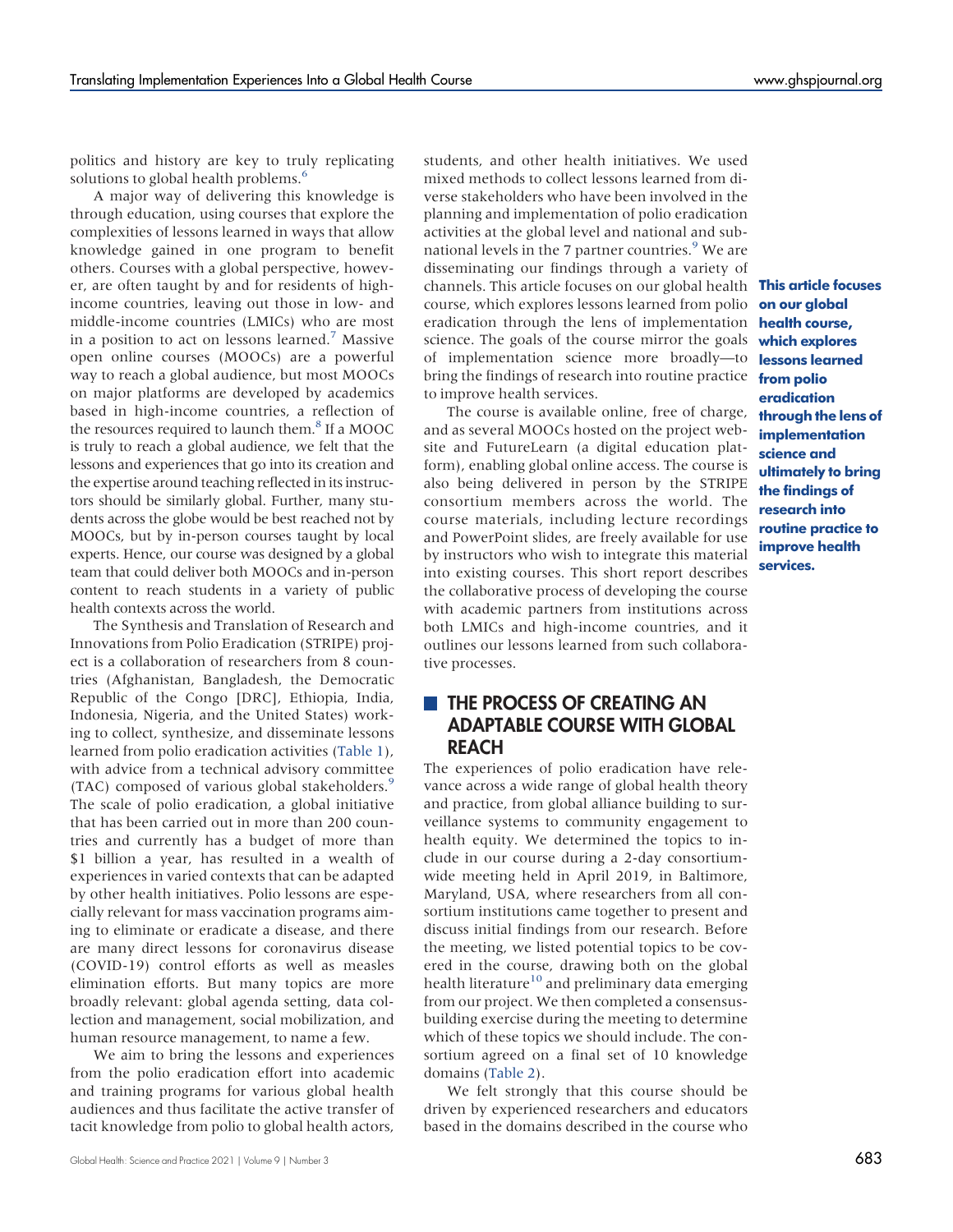<span id="page-2-0"></span>TABLE 1. Synthesis and Translation of Research and Innovations From Polio Eradication Project Consortium Partner Institutions

#### Partner Institution and Country

- 1. Global Innovations Consultancy Services, Afghanistan
- 2. BRAC James P. Grant School of Public Health, BRAC University, Bangladesh
- 3. School of Public Health, University of Kinshasa, the Democratic Republic of the Congo
- 4. School of Public Health, Addis Ababa University, Ethiopia
- 5. Indian Institute of Health Management Research University, India
- 6. Faculty of Medicine, Public Health and Nursing, Gadjah Mada University, Indonesia
- 7. College of Medicine, University of Ibadan, Nigeria
- 8. Johns Hopkins Bloomberg School of Public Health, USA

were familiar with the diverse educational contexts in which the course would be taught. We also decided that, given the interdisciplinary nature of implementation science and relevance for diverse global health programs, each knowledge domain in the course should teach relevant core competencies in implementation science.<sup>[11](#page-7-9)</sup> This decision led to a process of international collaboration across contexts, which facilitated diverse participation but was logistically challenging. The [Figure](#page-3-1) presents the overall timeline of this process.

The process of international collaboration across contexts facilitated diverse participation but was logistically challenging.

#### Team Development

At our initial meeting in April 2019, we distributed a brief survey asking consortium researchers to identify topic areas from the course in which they had expertise, interest in developing curriculum, and substantial familiarity with the data from our research project. We used the results of the survey to form "teaching teams" for each topical area, which were then tasked with working together to develop the curriculum for that topic. We sought to achieve gender and geographical representation (i.e., members from both Asian and African countries) in each team. This was the first point in the overall project when individuals from different countries were asked to work extensively together and not just with others within their country teams. Each teaching team was assigned a facilitator from Johns Hopkins University (JHU) who had knowledge of that learning domain and expertise in curriculum development.

#### Regional Meetings

We held 3 regional meetings to facilitate curriculum development. The first meeting was held in Dhaka, Bangladesh, in June 2019, following the Global Conference on Implementation Science and Scale-up. Members from each of the consortium institutions were invited to attend; in addition to JHU members, 4 of the 7 partner institutions were represented (from Bangladesh, India, Indonesia, and Nigeria). During this meeting, we discussed course design, expected outputs, and proposed timelines for completing drafts of lectures and case studies. Teaching teams met to discuss their knowledge domains, develop outlines for the lectures, brainstorm potential case studies based on their data, and divide tasks among team members. We shared this information with partners who could not be present for feedback.

The second regional meeting was held in early August 2019 in Ibadan, Nigeria. Before the meeting in Nigeria, teaching team members submitted draft lectures. In addition to providing feedback on these lectures, attendees also reviewed 1 case study, which prompted discussion on how to change existing draft cases. The teams set the next set of deadlines in preparation for the final regional meeting.

The third regional meeting was hosted in Yogyakarta, Indonesia, in late August 2019. At this meeting, we discussed our varied experiences with the case-based learning method. Small groups met to review drafts of lectures, outline major revisions, and identify gaps where additional research data needed to be incorporated. This meeting was attended by collaborators from Afghanistan, Bangladesh, India, Indonesia, and the United States.

#### Validation

Each teaching team finalized their lecture materials, accompanying teaching notes, and case studies in preparation for a TAC meeting in September 2019. The TAC is composed of individuals representing faculty from schools of public health, Ministries of Health, and nongovernmental organizations in low-, middle-, and high-income countries, as well as experts representing core Global Polio Eradication Initiative partners (World Health Organization, United Nations Children's Fund, Bill & Melinda Gates Foundation, U.S. Centers for Disease Control and Prevention, Rotary International). At the meeting, TAC members provided useful feedback on key lessons learned to include and highlight in the course (e.g., to highlight specific experiences relevant for the lecture content, redescribing content to appeal to a diverse global audience). TAC members subsequently reviewed the course material relevant to each of their areas of expertise.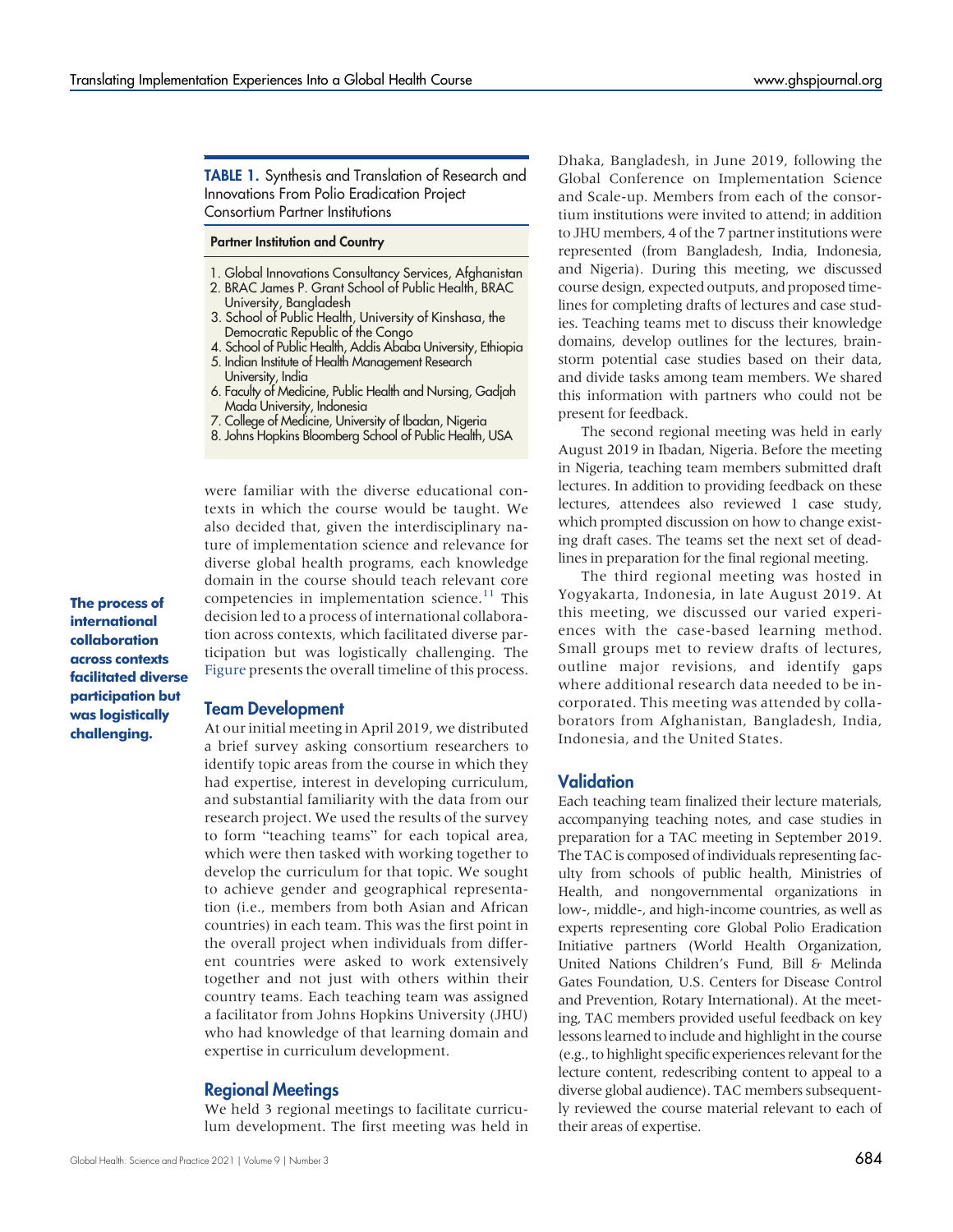| <b>Global Health Knowledge Domains</b>       | <b>Domain Overview<sup>a</sup></b>                                                                                                                                                                                          |  |
|----------------------------------------------|-----------------------------------------------------------------------------------------------------------------------------------------------------------------------------------------------------------------------------|--|
| 1. Global alliances                          | History of the global polio eradication alliance and its trajectory. Provides strategies for alli-<br>ance building, focusing on how approaches differ depending on health systems, structures,<br>and political contexts.  |  |
| 2. Policy engagement and influence           | Defines policy engagement and its importance in global disease control programs. Explores<br>the importance of process, stakeholders, and contexts in considering policy engagement<br>approaches.                          |  |
| 3. Field epidemiology and outbreak response  | Explores surveillance as a decision support system for planned as well as outbreak responses.                                                                                                                               |  |
| 4. Data for decision making                  | Explores various data collected through polio eradication activities and how they are inter-<br>preted to support program decision making. Considers factors that influence the quality of<br>data.                         |  |
| 5. Health communications and behavior change | The role of health communications for behavior change and the key principles in designing<br>communication tools, focusing on how they are adapted and refined across different phases of<br>a program and across contexts. |  |
| 6. Community engagement                      | Importance of community engagement in health programs and strategies for engaging com-<br>munities. Considers its key role in long-term health programming and trust building.                                              |  |
| 7. Planning and management                   | Considers key elements of planning and management, including microplanning and<br>monitoring.                                                                                                                               |  |
| 8. Health commodities, logistics, and supply | Importance of and best practices in logistics management for public health programs, espe-<br>cially large-scale and multicountry programs.                                                                                 |  |
| 9. Human resources for health                | Considers who polio workers are and the challenges they face in achieving disease control, as<br>well as critical factors to consider in acquiring, training, and deploying appropriate health<br>care workers.             |  |
| 10. Health equity and social justice         | Describes social determinants of health and how global disease control programs shape global<br>equity and equality. Considers the impact on hard-to-reach populations.                                                     |  |

<span id="page-3-1"></span><span id="page-3-0"></span>TABLE 2. Knowledge Domains Included in Global Health Course on Polio Eradication

<sup>a</sup> Materials for all domains can be found here: <https://stripe.jhu.edu/learning-hub/global-health-course/>.

FIGURE. Synthesis and Translation of Research and Innovations From Polio Eradication (STRIPE) Course Development Timeline

STRIPE Course Development Timeline



MOOC, massive open online course; TAC, technical advisory committee.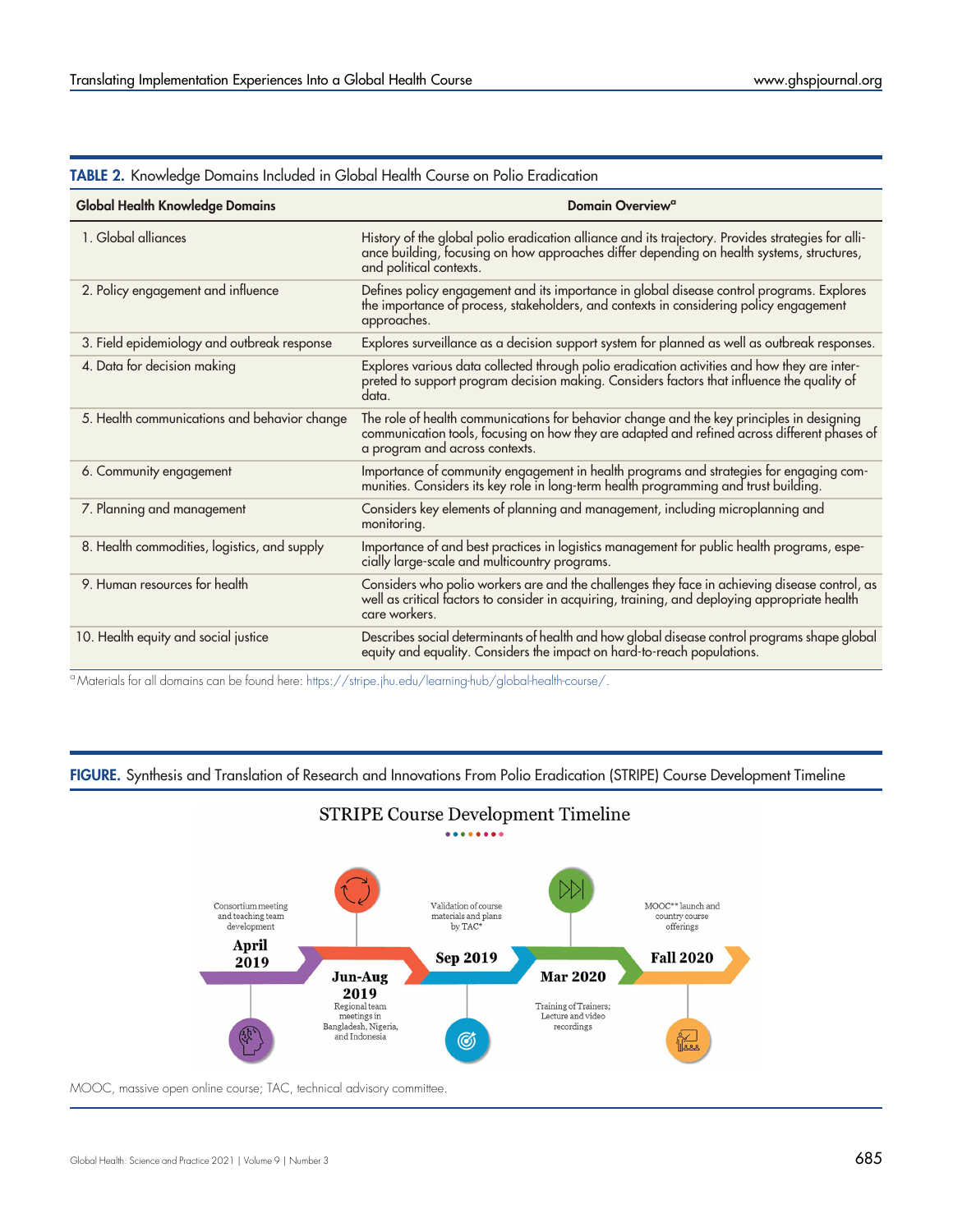#### Training of Trainers

A final meeting was held in Baltimore in March 2020, attended by collaborators from Afghanistan, Bangladesh, DRC, Ethiopia, Nigeria, and the United States, while members from India joined remotely. During the meeting, we discussed and finalized course structure and flow, identified course assignments and activities, and shared strategies on teaching techniques for the on-site course. In addition, lectures and discussions for the MOOC were recorded with support from Johns Hopkins Bloomberg School of Public Health's Center for Teaching and Learning (CTL). CTL provides training, instructional design services, recording studios, and support for online course development—the sort of MOOC infrastructure found most often at well-resourced institutions.

Subsequently, CTL along with the JHU team formatted and standardized all course materials, including lecture slides, recordings, and case studies, and then packaged the materials both to distribute online and to meet the needs of individual country team's in-person iterations of the course.

## **DESIGNING CURRICULUM AND** DEVELOPING CONTENT

One major challenge in developing a course to be taught in so many different settings to many diverse groups of learners is that the background knowledge of those learners will vary widely. To engage and reach a diverse student body, we aimed to create an adaptable course that instructors could tailor both to their region and their students' experience levels. Hence, for each major topic listed in [Table 1,](#page-2-0) we developed 2 lectures summarizing some major lessons learned from polio in that area. One lecture is appropriate for students with little or no background in the topic in question and uses polio examples to illustrate key basic concepts. For example, the introductory lecture on human resources for health covers basic concepts in the area through the example of the polio workforce. A second lecture in each topic area delves deeper into more complex lessons learned applicable to other health programs. It is designed to be used as a stand-alone lecture for advanced students or as a follow-on to the basic lecture in each topical area. This second lecture has many more opportunities for student reflection, engagement, and application to other health programs. For example, the second lecture on human resources for health explores issues of gender, incentive structure, and lethal violence, all of which have been complex issues for polio eradicators in many contexts. Thinking through these issues has direct utility for the design and implementation of other health programs. The MOOCs include both the basic and the advanced material, so that less experienced learners have the background they need, while more experienced learners can access key information.

All lectures draw on core learning themes and competencies in implementation science. We paired each lecture with readings to extend knowledge open-access readings for the MOOCs and a broader range for in-person courses. We also developed case studies for each topic area that dig deeper into implementation challenges in a particular context. They provide students a chance to apply and extend the material presented in lectures, or they can be used alone with more advanced students or in other contexts. Both the lectures and the case studies include a range of perspectives shared with us during the research we did for this project, from global-level policymakers to frontline workers. [Table 3](#page-5-0) provides links to access each MOOC in addition to a description, the core learning themes, and competencies addressed.

## **INTERNATIONAL ACADEMIC** COLLABORATIONS: RICH AND REWARDING

The process of working collaboratively with colleagues across the world facilitated diverse perspectives and learning exchanges within the consortium, which was apparent from the very early days of our collaboration. For example, during the first regional meeting in Bangladesh, small groups worked on developing lecture outlines for each module. As the policy engagement group discussed potential material, 2 members shared how their unique Ministry of Health governance structures either hindered or supported priority setting for polio.

As our familiarity with each other deepened over multiple in-person meetings, these conversations also deepened. By the time we met to record course material for the MOOC, we had thoughtful and insightful conversations about complex topics including corruption; international influence and aid; community opposition to externally funded health programs; and implementing health programs in settings characterized by complex violence. The opportunity to have these conversations across such a breadth and depth of expertise and perspective was a valuable experience for many of us that we were able to transfer to course materials including a series of short video discussions. These video discussions are in the MOOCs and also available separately online for classroom use [\(Tables 2](#page-3-0) and [3](#page-5-0)).

One major challenge in developing a course for many different settings and diverse learners is that the background knowledge of the learners will vary widely.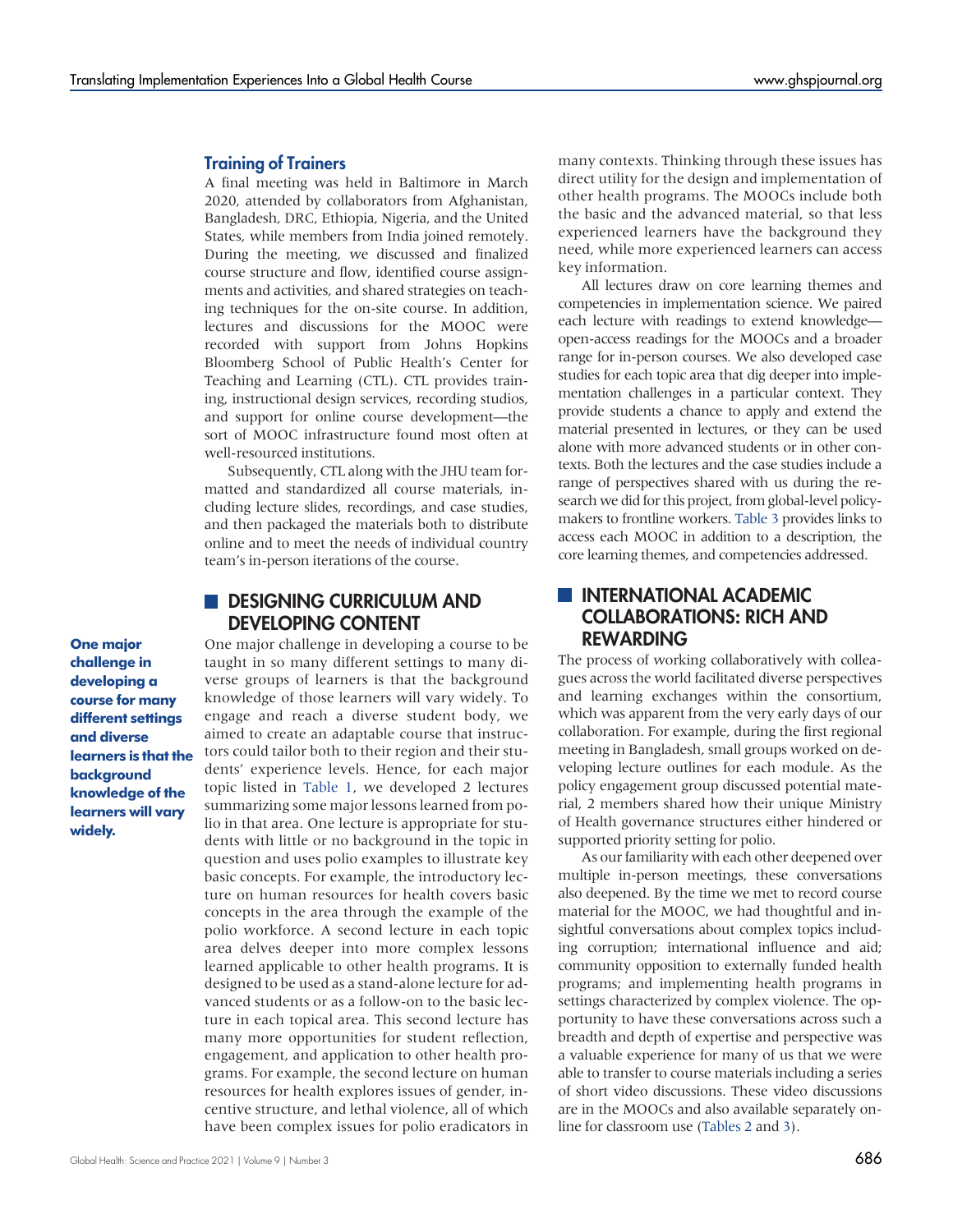<span id="page-5-0"></span>TABLE 3. Global Health Polio Eradication Core Course Themes and Implementation Research Competencies for Each Massive Open Online Course<sup>a</sup>

| <b>Modules</b>                                                                                                                                 | <b>Course Themes</b>                                                                                                   | <b>Implementation Research Competencies</b>                                                                                                                                                                                                                                                                                      |  |
|------------------------------------------------------------------------------------------------------------------------------------------------|------------------------------------------------------------------------------------------------------------------------|----------------------------------------------------------------------------------------------------------------------------------------------------------------------------------------------------------------------------------------------------------------------------------------------------------------------------------|--|
| I. Planning and Managing Health Programs: Promoting Quality, Accountability, and Equity                                                        |                                                                                                                        |                                                                                                                                                                                                                                                                                                                                  |  |
| - Planning and management<br>- Health commodities, logistics, and supply<br>- Human resources for health<br>- Health equity and social justice | - Reaching hard-to-reach populations<br>- Importance of politics<br>- Potential and demands of eradication<br>programs | - Understanding the interventions, their mechan-<br>isms, and emerging implementation challenges<br>- Building an effective team<br>- Applying ethical principles in conducting im-<br>plementation research                                                                                                                     |  |
| II. Building Alliances in Global Health: From Global Institutions to Communities                                                               |                                                                                                                        |                                                                                                                                                                                                                                                                                                                                  |  |
| $-$ Global alliances<br>- Policy engagement and influence<br>- Health communications and behavior change<br>- Community engagement             | - Importance of context<br>- Relationship between vertical programs<br>and health systems<br>- Power of engagement     | - Understanding contexts (health systems, imple-<br>menting organizations, and communities)<br>- Identifying and engaging relevant stakeholders<br>- Leveraging required resources for conducting<br>implementation research<br>- Communicating and advocating effectively<br>throughout the implementation research<br>process. |  |
| III. Collecting and Using Data for Disease Control and Global Health Decision Making                                                           |                                                                                                                        |                                                                                                                                                                                                                                                                                                                                  |  |
| - Field epidemiology and outbreak response<br>- Data for decision making                                                                       | - Promise and limits of technology<br>- Importance of incentives                                                       | - Formulating appropriate implementation re-<br>search questions<br>- Determining applicable study design and<br>methodology<br>- Conducting research in a robust and rigorous<br>manner<br>- How to use information from implementation<br>research                                                                             |  |

<sup>a</sup> The three massive open online courses are available at: <https://www.futurelearn.com/partners/stripe>.

Beyond topical discussions, learning about and incorporating teaching methods and styles from different institutional contexts constituted an interesting and valuable exercise. For example, at the meeting in Indonesia, we had discussions about the very different ways many of us had previously used case studies in the classroom. These discussions gave all of us, no matter how extensive our previous experience, new tools to use in our teaching going forward.

#### **INCORPORATING PRACTITIONERS' PERSPECTIVES**

The majority of consortium members currently hold academic positions. Although many of us have worked on polio eradication in various capacities in the past, none of us currently have a full-time job within polio eradication. This carries with it an attendant limitation; although we have all been involved in this current research project on polio eradication, most of us are less familiar with the specifics of day-to-day polio work, even within our own countries, than people who are working full time on

polio eradication activities. Thus, we found the experience, review, and contributions of the TAC extraordinarily valuable. TAC members were often able to provide additional insight into the topics we covered in the course, as well as additional resources to share with students.

Our positions as academics do carry an advantage. We are free to discuss difficult and politically sensitive topics in ways that those who work for United Nations agencies and governments would not be able to. Thus, in our course, we were able to openly delve into complex and thorny issues such as the power relations of international aid; the politics of international and local agenda setting; and the ethical trade-offs involved in the goal of eradication. Some of these issues were captured in the video discussions included as part of the MOOC.

# COORDINATING A COLLABORATIVE **PROCESS**

In addition to being rewarding, our collaboration across countries and continents also bore challenges. Time differences, poor internet connectivity in many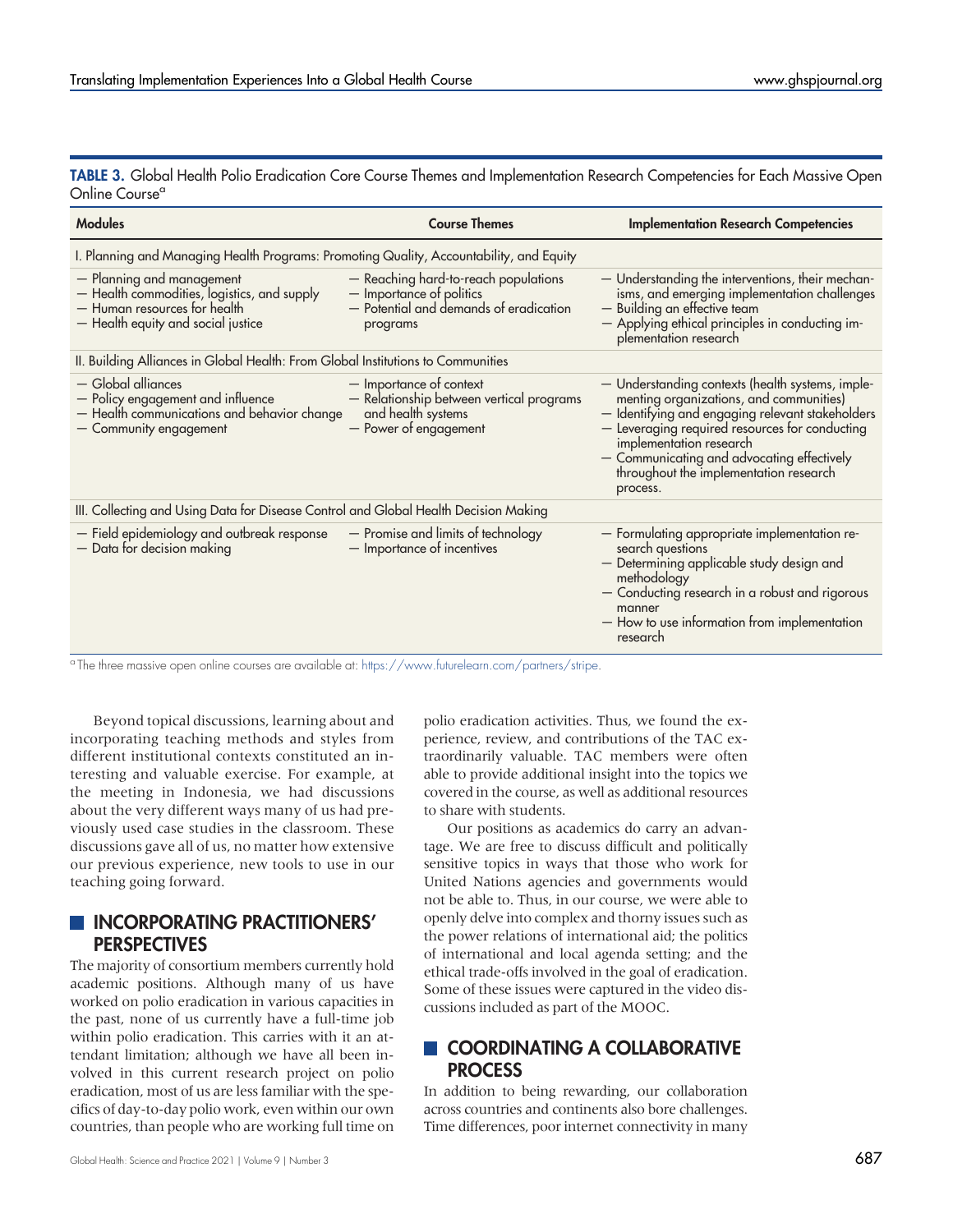areas, and distance made scheduling calls and setting deadlines difficult. As we were on different sides of the world, regular scheduling and follow-up were of foremost importance to maintain a cohesive approach, yet such scheduling and follow-up were challenging. Team members needed to speak to each other regularly to ensure all materials were consistent, built on one another, and met the learning objectives; yet these conversations were often difficult to have online.

Our final meeting happened just as COVID-19 was beginning to spread globally; partners from 6 countries met together in Baltimore, but those of us in India attended via Zoom, an online teleconferencing tool. It was of course not quite the same as being in the same room, especially since the meeting took place in what in India was the middle of the night. Yet we made this collaboration work by the commitment of partners across the world investing their time and energies on advancing the project.

#### **FORMULATING INTERNATIONAL TFAMS**

Each teaching team was created to have geographic and gender representation in addition to expertise, interest, and experience, but other factors also needed consideration.

One critical issue we did not consider when we developed our international teaching teams was that these collaborations were layered on top of existing hierarchies. As described earlier, each teaching team was purposefully created to have geographic and gender representation in addition to expertise, interest, and experience with the topic. However, as teams began to develop materials, it was clear that in some countries, particularly in Asia, our assumption that everyone worked entirely independently was not correct. For example, high-ranking professors occasionally delegated the responsibility for producing lecture materials or case studies to lower-ranked staff in their own countries, even though the latter individual had not attended the teaching team calls. Also, some lower-ranking professors were uncomfortable sharing materials developed with other people on their teaching team until it had been vetted by their in-country superiors. These decisions, while all understandable, made working across countries more challenging. This was especially true where people were working on multiple teaching teams. In the future, we would consider these dynamics more carefully at the outset and plan for them.

Another related issue is that we had many high-ranking and busy professors on our teams and fewer people with substantial time to devote to course development. As a result, sometimes there were many people providing ideas and

direction but fewer people to produce content. In practice, this situation meant that we benefited from a wealth of knowledge and valuable feedback but suffered from a shortage of people incentivized to carry out those edits in content production, editing, writing, and so on. This issue would be easy to fix with some advance planning—for example, hiring staff to carry out some of these tasks for teaching teams would have been valuable.

Unique teaching styles, borne out of contextual experience, also complicated the collaborations. Some draft lecture materials were full of text while others utilized imagery. Some members were familiar with the development and use of teaching notes or case-based approaches while others were not. These diverse approaches sometimes made creating cohesive content more difficult. Ultimately, we feel that this diversity of background enriched the course, but again, making materials standardized was labor-intensive.

Because the teams were funded through subcontracts with JHU, yet another hierarchy existed within the consortium. The course development was managed by JHU faculty who made major decisions about course content and direction. This circumstance added another layer of hierarchy and was unfortunately a different dynamic than if the project had been managed and run out of one of the LMIC institutions in our consortium. One benefit of centering the project at JHU was access to resources. For example, we had access to CTL, a global leader in instructional design for different audiences that has a wealth of experience in creating aesthetic and accessible online content. But this particular hierarchy mirrored larger power differentials globally and at times created tension. Having the administration of the course centered in one of the LMIC institutions rather than at JHU would have potentially alleviated some of these issues.

#### **RECOMMENDATIONS**

Academic collaborations across countries are well worth the challenges outlined, but anticipating and considering how to mitigate some of these issues ahead of time would be helpful. Of note, hierarchies both between senior and junior faculty and between primary and sub awardees should be considered and planned for at the outset. Wherever possible, inperson international meetings should be held to facilitate collaboration, motivate team members, and facilitate relationship development/maintenance. Investing in developing team rapport helps to foster a collective understanding, allows for nuanced exchange of ideas and approaches, and results in